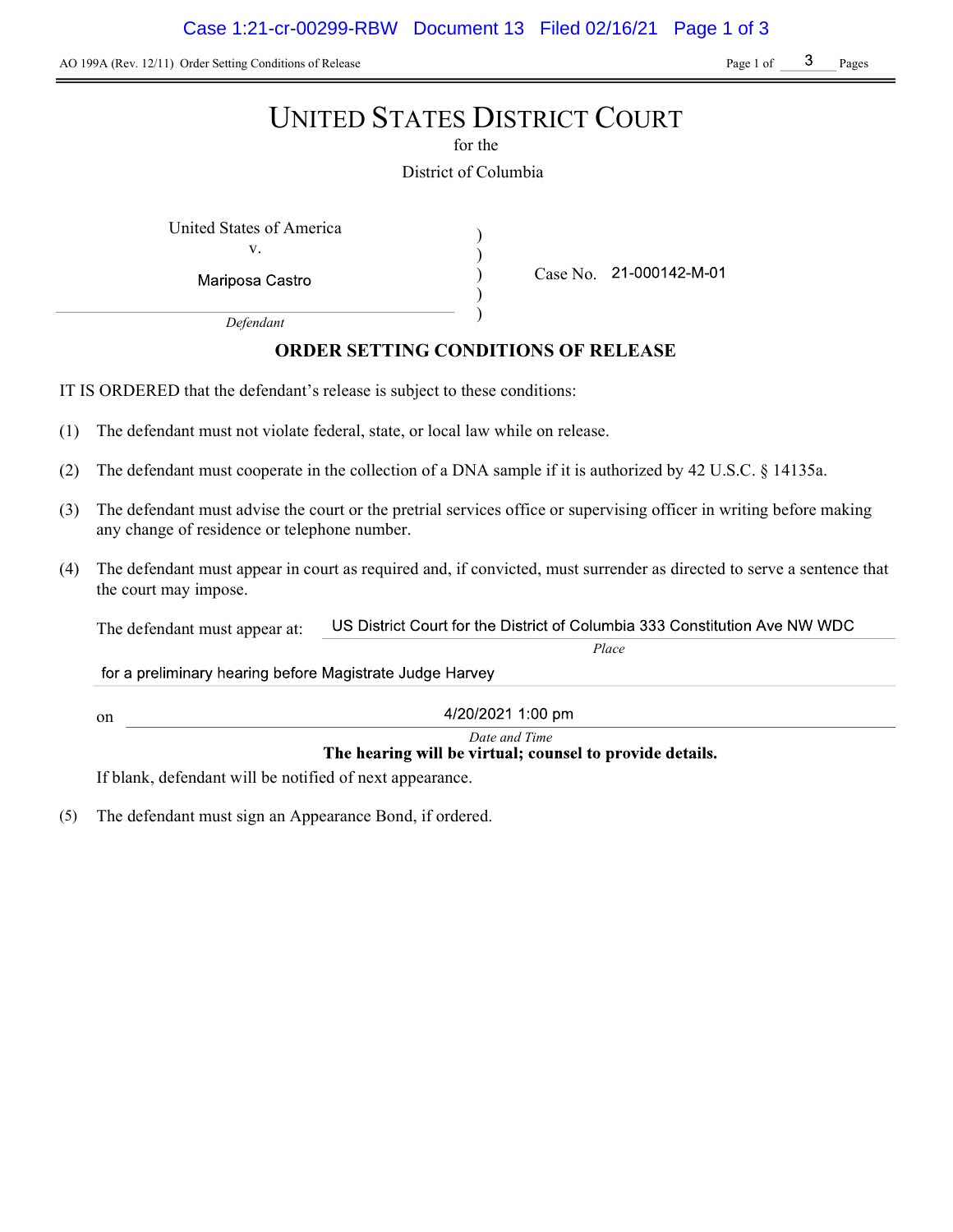AO 199B (Rev. 12/11) Additional Conditions of Release Page 2 of 3 Pages

## ADDITIONAL CONDITIONS OF RELEASE

IT IS FURTHER ORDERED that the defendant's release is subject to the conditions marked below:

(6) The defendant is placed in the custody of:

| Person or organization |  |
|------------------------|--|
|                        |  |

Address (only if above is an organization)

City and state Tel. No.

who agrees to (a) supervise the defendant, (b) use every effort to assure the defendant's appearance at all court proceedings, and (c) notify the court immediately if the defendant violates a condition of release or is no longer in the custodian's custody.

Signed: Custodian Date  $(\times)$  (7) The defendant must:  $(X)$  (a) submit to supervision by and report for supervision to the Weekly by telephone telephone number  $(202)$  442-1000, no later than  $02/19/2021$ (b) continue or actively seek employment. (c) continue or start an education program. Pretrial Services Agency for the District of Columbia ( ) (d) surrender any passport to: ( ) (e) not obtain a passport or other international travel document.  $(\times)$  (f) abide by the following restrictions on personal association, residence, or travel: Notify PSA in advance of all travel outside the Northern District of California. Court approval needed for travel outside of the continental U.S. ( ) (g) avoid all contact, directly or indirectly, with any person who is or may be a victim or witness in the investigation or prosecution, including: ( ) (h) get medical or psychiatric treatment: (i) return to custody each at o'clock after being released at o'clock for employment, schooling, or the following purposes: ( ) (j) maintain residence at a halfway house or community corrections center, as the pretrial services office or supervising officer considers necessary. (k) not possess a firearm, destructive device, or other weapon. (1) not use alcohol  $($  ) at all  $($  ) excessively. ( ) (m) not use or unlawfully possess a narcotic drug or other controlled substances defined in 21 U.S.C. § 802, unless prescribed by a licensed medical practitioner. ( ) (n) submit to testing for a prohibited substance if required by the pretrial services office or supervising officer. Testing may be used with random frequency and may include urine testing, the wearing of a sweat patch, a remote alcohol testing system, and/or any form of prohibited substance screening or testing. The defendant must not obstruct, attempt to obstruct, or tamper with the efficiency and accuracy of prohibited substance screening or testing. ( ) (o) participate in a program of inpatient or outpatient substance abuse therapy and counseling if directed by the pretrial services office or supervising officer. ( ) (p) participate in one of the following location restriction programs and comply with its requirements as directed.  $($   $)$  (i) Curfew. You are restricted to your residence every day () from to , or () as directed by the pretrial services office or supervising officer; or  $($ ) (ii) Home Detention. You are restricted to your residence at all times except for employment; education; religious services; medical, substance abuse, or mental health treatment; attorney visits; court appearances; court-ordered obligations; or other activities approved in advance by the pretrial services office or supervising officer; or ( ) (iii) Home Incarceration. You are restricted to 24-hour-a-day lock-down at your residence except for medical necessities and court appearances or other activities specifically approved by the court. ( ) (q) submit to location monitoring as directed by the pretrial services office or supervising officer and comply with all of the program requirements and instructions provided. ( ) You must pay all or part of the cost of the program based on your ability to pay as determined by the pretrial services office or supervising officer. ( ) (r) report as soon as possible, to the pretrial services office or supervising officer, every contact with law enforcement personnel, including arrests, questioning, or traffic stops.<br>Stay out of D.C. except for Court, PSA business, and meetings with attorney; Defendant not to possess unlawfri  $(\times )$  (s) Firearms; Verify address with PSA; Contact PSA by COB 2/17/2021 to conduct interview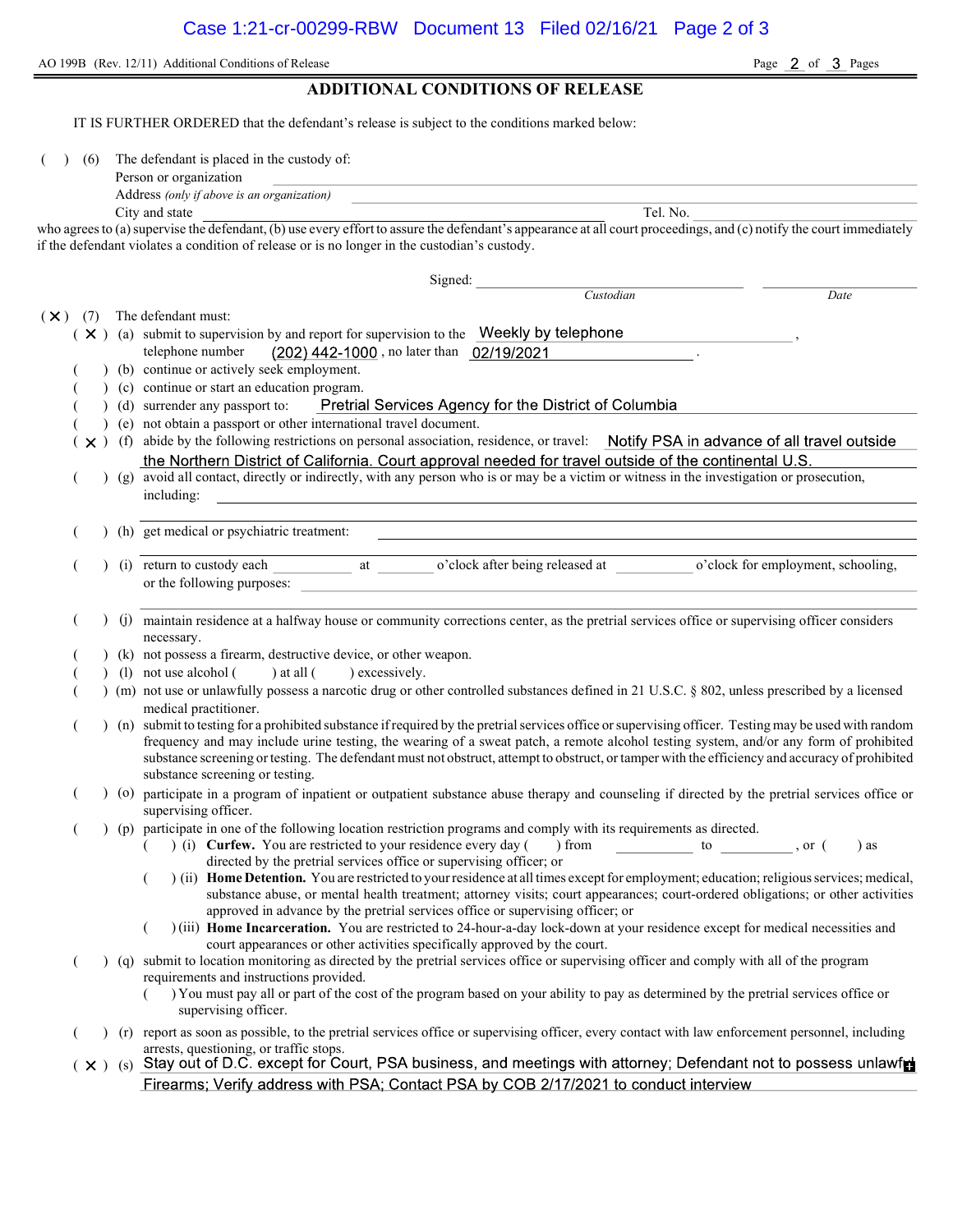#### ADVICE OF PENALTIES AND SANCTIONS

#### TO THE DEFENDANT:

#### YOU ARE ADVISED OF THE FOLLOWING PENALTIES AND SANCTIONS:

Violating any of the foregoing conditions of release may result in the immediate issuance of a warrant for your arrest, a revocation of your release, an order of detention, a forfeiture of any bond, and a prosecution for contempt of court and could result in imprisonment, a fine, or both.

While on release, if you commit a federal felony offense the punishment is an additional prison term of not more than ten years and for a federal misdemeanor offense the punishment is an additional prison term of not more than one year. This sentence will be consecutive (i.e., in addition to) to any other sentence you receive.

It is a crime punishable by up to ten years in prison, and a \$250,000 fine, or both, to: obstruct a criminal investigation; tamper with a witness, victim, or informant; retaliate or attempt to retaliate against a witness, victim, or informant; or intimidate or attempt to intimidate a witness, victim, juror, informant, or officer of the court. The penalties for tampering, retaliation, or intimidation are significantly more serious if they involve a killing or attempted killing.

If, after release, you knowingly fail to appear as the conditions of release require, or to surrender to serve a sentence,

- you may be prosecuted for failing to appear or surrender and additional punishment may be imposed. If you are convicted of: (1) an offense punishable by death, life imprisonment, or imprisonment for a term of fifteen years or more – you will be fined not more than \$250,000 or imprisoned for not more than 10 years, or both;
	- (2) an offense punishable by imprisonment for a term of five years or more, but less than fifteen years you will be fined not more than \$250,000 or imprisoned for not more than five years, or both;
	- (3) any other felony you will be fined not more than \$250,000 or imprisoned not more than two years, or both;
	- (4) a misdemeanor you will be fined not more than \$100,000 or imprisoned not more than one year, or both.

A term of imprisonment imposed for failure to appear or surrender will be consecutive to any other sentence you receive. In addition, a failure to appear or surrender may result in the forfeiture of any bond posted.

## Acknowledgment of the Defendant

I acknowledge that I am the defendant in this case and that I am aware of the conditions of release. I promise to obey all conditions of release, to appear as directed, and surrender to serve any sentence imposed. I am aware of the penalties and sanctions set forth above.

#### Acknowledged on the record on 2/16/2021

Defendant's Signature

City and State

#### Directions to the United States Marshal

 $($   $J)$  The defendant is ORDERED released after processing.

The United States marshal is ORDERED to keep the defendant in custody until notified by the clerk or judge that the defendant has posted bond and/or complied with all other conditions for release. If still in custody, the defendant must be produced before the appropriate judge at the time and place specified.

Date:

2/16/2021

Nunc pro tunc

pot - Meiraux

Judicial Officer's Signature

Robin M. Meriweather, U.S. Magistrate Judge

Printed name and title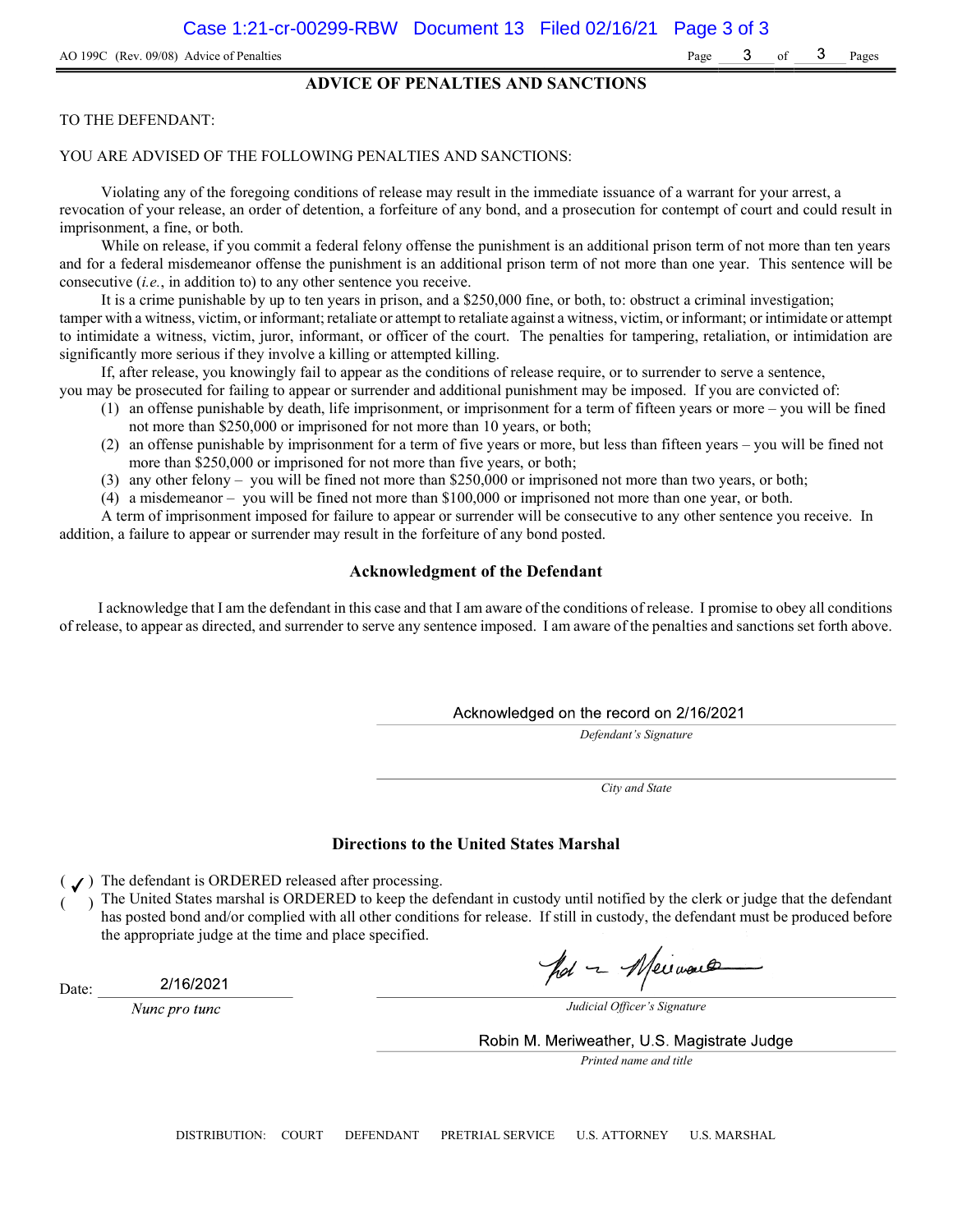AO 98 (Rev. 12/11) Appearance Bond

# UNITED STATES DISTRICT COURT

for the

) ) ) )

District of Columbia

United States of America (1996)

v.

Mariposa Castro

Case No.

Defendant

# APPEARANCE BOND

#### Defendant's Agreement

I, Mariposa Castro *(defendant)*, agree to follow every order of this court, or any court that considers this case, and I further agree that this bond may be forfeited if I fail:

 $(X)$  to appear for court proceedings;<br> $(X)$  if convicted, to surrender to serv

if convicted, to surrender to serve a sentence that the court may impose; or

 $(X)$  to comply with all conditions set forth in the Order Setting Conditions of Release.

# Type of Bond

 $(X)$  (1) This is a personal recognizance bond.

(2) This is an unsecured bond of \$

 $($   $)$  (3) This is a secured bond of \$, secured by:

 $($  ) (a)  $\$  , in cash deposited with the court.

( ) (b) the agreement of the defendant and each surety to forfeit the following cash or other property (describe the cash or other property, including claims on it  $-$  such as a lien, mortgage, or loan  $-$  and attach proof of ownership and value):

If this bond is secured by real property, documents to protect the secured interest may be filed of record.

 $($  )  $(c)$  a bail bond with a solvent surety *(attach a copy of the bail bond, or describe it and identify the surety)*:

# Forfeiture or Release of the Bond

Forfeiture of the Bond. This appearance bond may be forfeited if the defendant does not comply with the above agreement. The court may immediately order the amount of the bond surrendered to the United States, including the security for the bond, if the defendant does not comply with the agreement. At the request of the United States, the court may order a judgment of forfeiture against the defendant and each surety for the entire amount of the bond, including interest and costs.